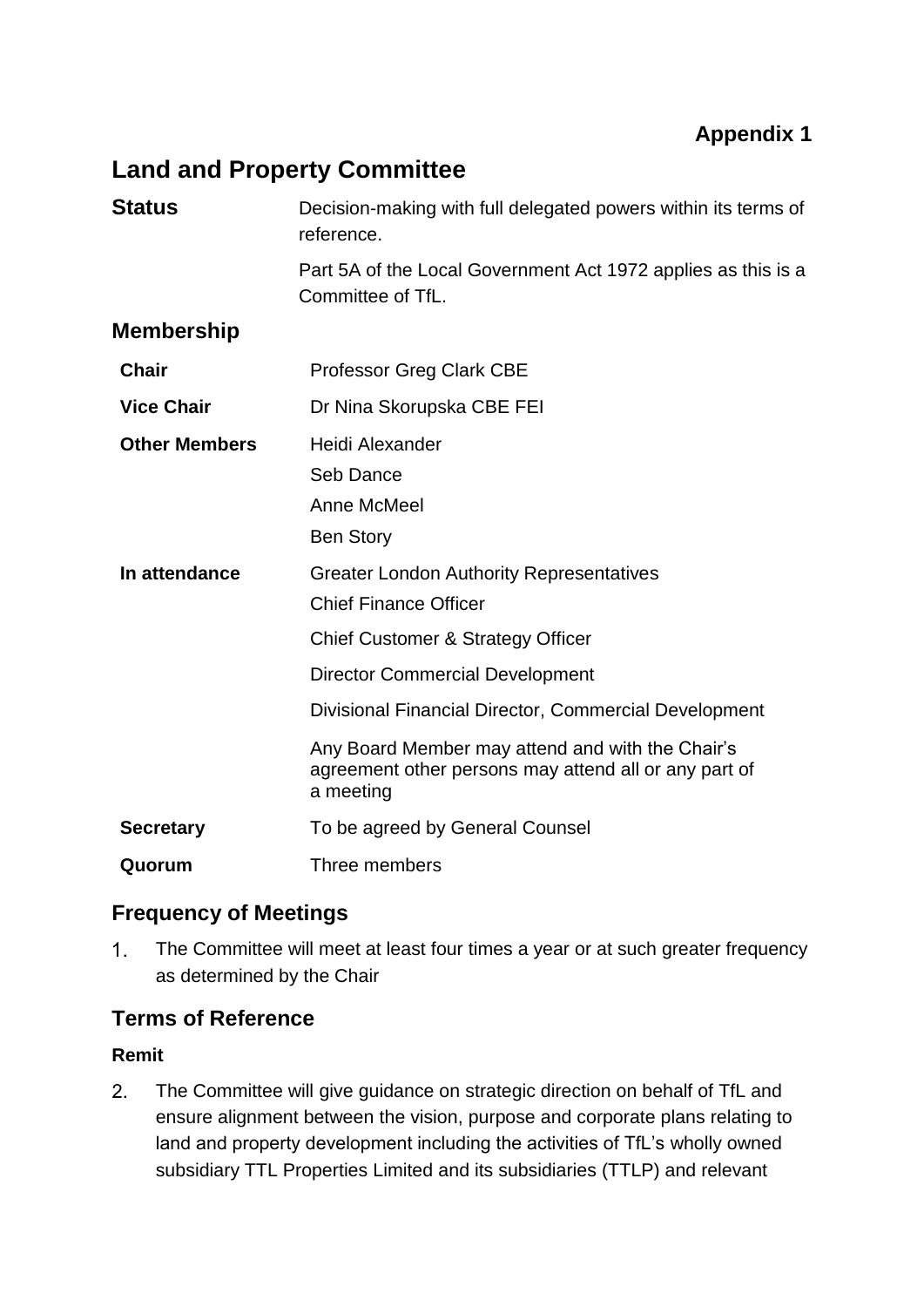policies of the Mayor's Transport Strategy and London Plan, including affordable housing.

- $3<sub>1</sub>$ The Committee will promote the longer-term success and financial sustainability of TfL's land and property development activities while safeguarding operational delivery and assets.
- $4.$ The Committee will facilitate effective delivery, and enable TTLP to operate successfully as a commercial enterprise.
- $5<sub>1</sub>$ The Committee will receive an annual report on land and property development, which will include details of the number of development projects where framework partners were engaged.
- 6. The Committee will receive regular update reports and assurance on the progress of the delivery of TfL's land and property development activities and the operation of TTLP.
- $7.$ Consideration and approval of matters relating to the financing of TTLP are within the remit of the Finance Committee, not the Land and Property Committee.

#### **Decision Making and Authorities**

- 8. The scope of Committee activities will incorporate:
	- (i) approval annually of TfL's Land and Property Development Business Plan and key performance indicators;
	- (ii) review of TTLP's performance against TTLP's Property Investment Strategy, Business Plan and key performance indicators; and
	- (iii) oversight of the effective operation of TTLP.
- 9. The Committee is authorised by Standing Orders to review and grant Authorities in relation to Commercial Development opportunities at the financial values set out in Standing Orders.

#### **Advice to Board**

- 10. The Committee will advise the Board on commercial property related activities.
- 11. The Committee will provide advice as necessary in relation to changes to the membership and remit of the Committee as it considers appropriate from time to time, such maters being reserved to the Board for determination:
- 12. The Board will retain authority to sign off the annual review of the overall effectiveness of the Committee.